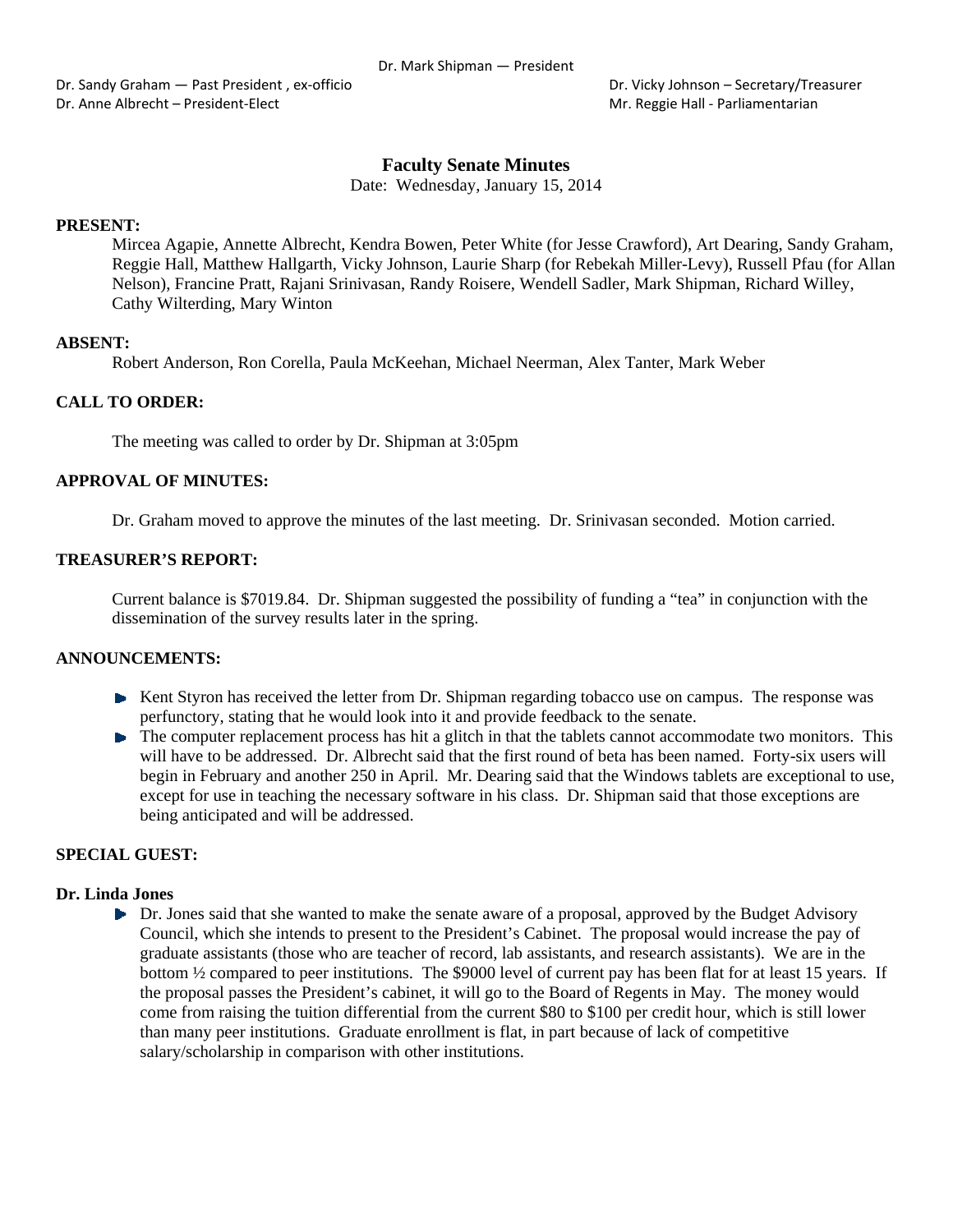Dr. Sandy Graham — Past President , ex‐officio Dr. Vicky Johnson – Secretary/Treasurer Dr. Anne Albrecht – President-Elect **Mr. Reggie Hall - Parliamentarian** Mr. Reggie Hall - Parliamentarian **UNIVERSITY COMMITTEES:** 

Reports/Committee assignments

- Academic Assessment (Nelson) No report
- Academic Council (Shipman) No report
- Academic Council Management Team (Shipman) No report
- **Academic Standards (Crawford)** No report
- ▶ Access Equity and Diversity Committee (Pratt) No report
- Budget Advisory Council (Tanter) No report
- Campus Ethics, Compliance, and Enterprise Risk Management (Winton) No report
- **CII** Advisory Council (Wilterding) No report
- CLASS (Graham) No report
- **Curriculum Committee (Hallgarth)** Dr. Hallgarth said that the THECB rejected moving Cultural Anthropology and Archeology to Language, Philosophy and Culture. The THECB have asked that they be moved to Social and Behavioral Science.
- **Developmental Education Advisory Council (McKeehan)** No report
- **Employee Benefits Committee (Shipman)** No report
- **Faculty Handbook Committee (Shipman)** No report
- SEMEC (Shipman) No report
- University Calendar Committee (Johnson) No report
- **E** University Discipline Appeals (Bowen) No report
- ▶ University Planning Council (Graham) Dr. Graham said there is a new chair for this committee – Dr. Heller

# **OLD BUSINESS**

# **Survey rollout**

The survey will go out this afternoon or in the morning to all faculty with at least a 75% teaching load. Please do not email the survey to someone else as that will nullify your participation. It will come as a Qualtrex survey. There will be no identifiers. It is yet to be decided how to disseminate the findings.

# **Shared governance**

Faculty members have shared concerns about non-search administrative positions (in light of the newest) with regard to shared governance. Dr. Shipman asked whether an open faculty meeting should be called. Informal consensus of the senators was that a meeting after the survey results are available would be better. Dr. Shipman said that other institutions have a strong shared governance stance. Dr. Johnson moved that Dr. Shipman write a